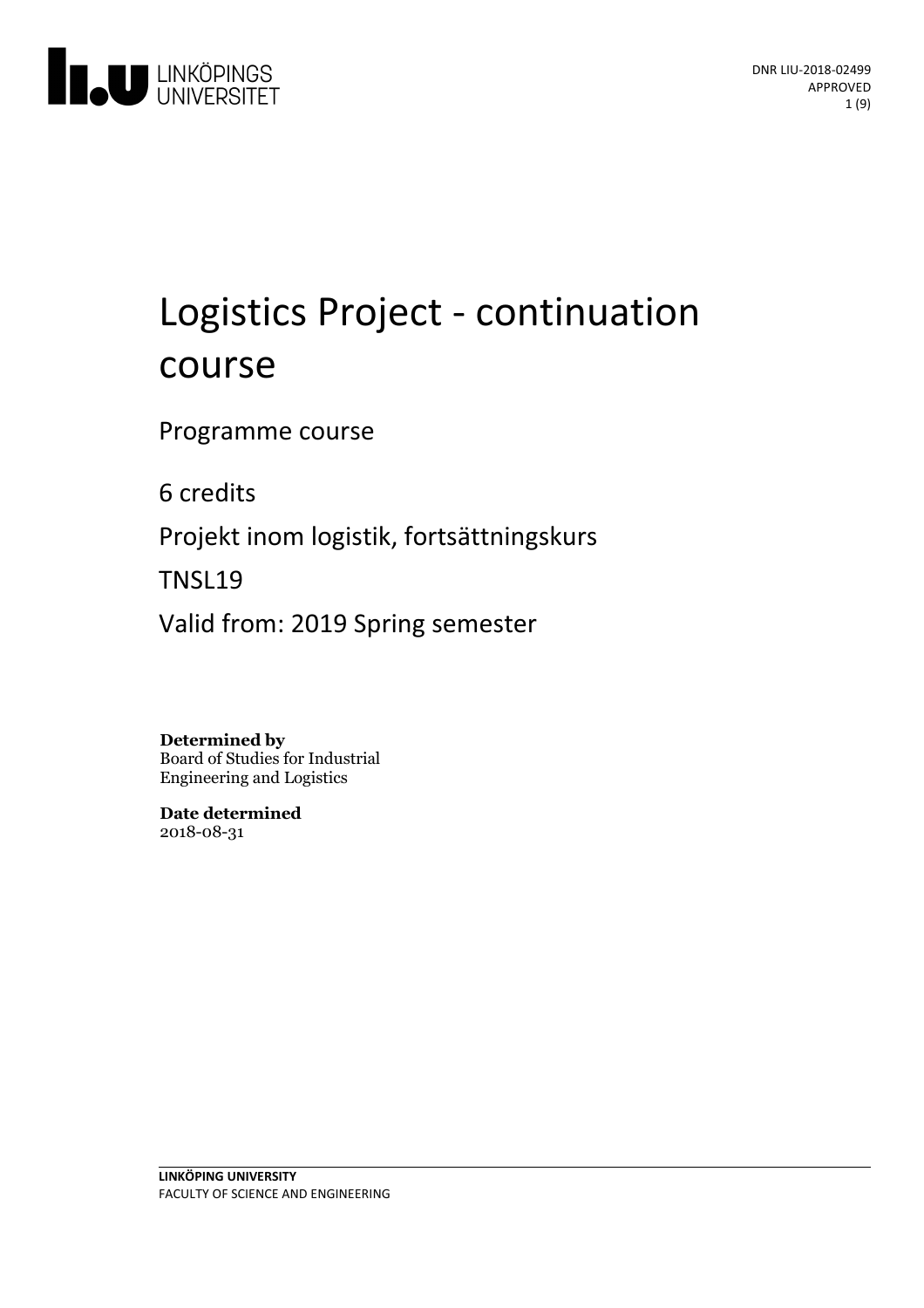Main field of study Logistics

Course level

First cycle

# Advancement level

 $G<sub>2</sub>X$ 

## Course offered for

- Air Transportation and Logistics, Bachelor's Programme
- Civic Logistics, Bachelor's Programme

### Entry requirements

Note: Admission requirements for non-programme students usually also include admission requirements for the programme and threshold requirements for progression within the programme, or corresponding.

## Prerequisites

Basic knowledge of project work according to a project model (e.g., LIPS), basic logsitics courses (e.g., Introduction to Logistics and Cost-Benefit Analysis), some basic modelling course (e.g., optimization or discrete simulation)

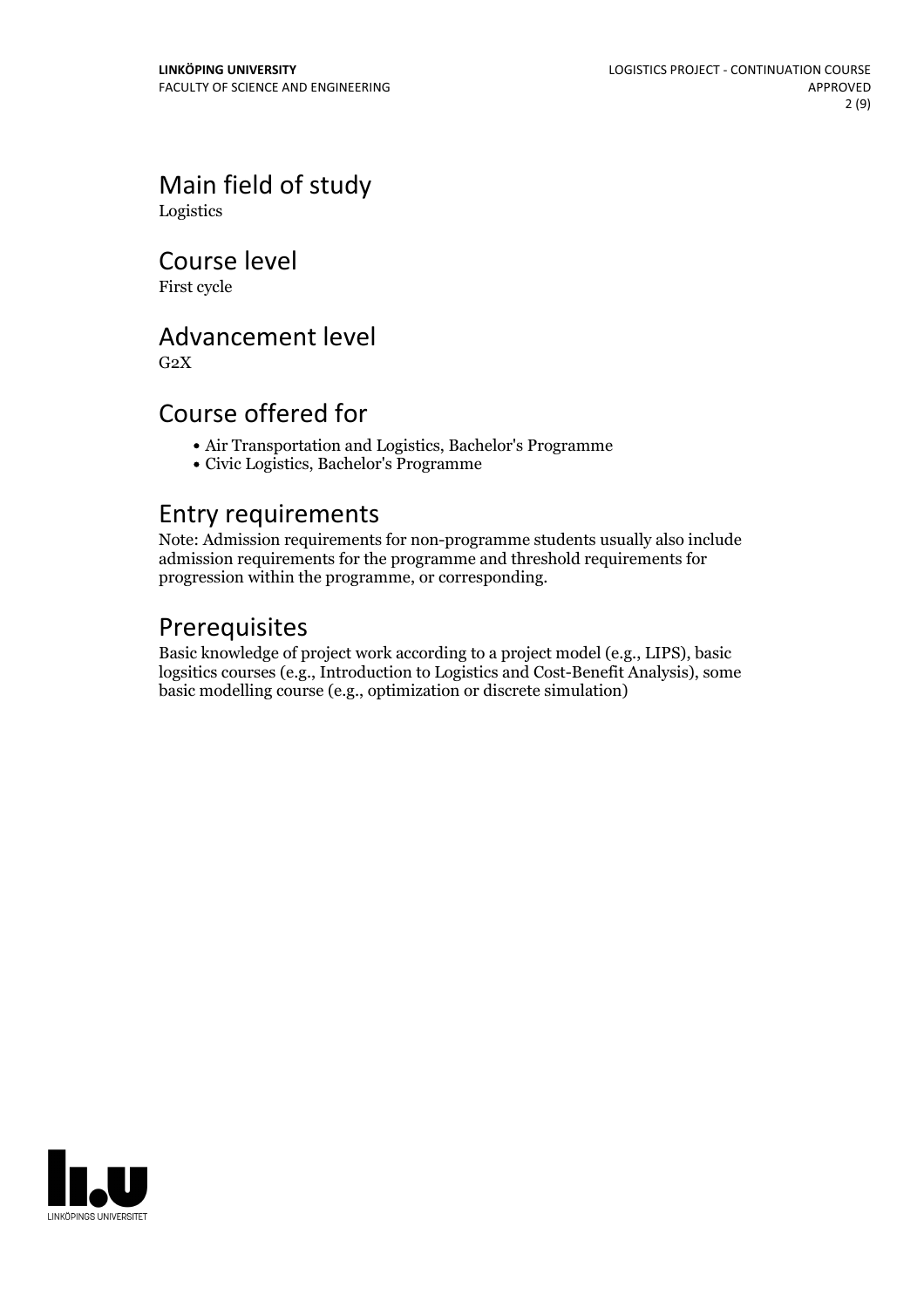# Intended learning outcomes

The course gives a deeper experience of project based work, applied to the logistics field. This involves applying existing and acquiring new knowledge in various fields, depending on specific project. After the course the student should be able to

- within the project area, acquire deep knowledge in some area of logistics
- formulate a demand specification from a project directive and update the demand specification according to the evolvement of the project
- find and acquire specific knowledge depending on the specific project contents
- in the report, relate the work to scientific literature and knowledge in the area
- in the report, describe the scientific method chosen for the project
- do a project according to a project model
- plan a project by documenting the plan in a project- & time plan and also follow up and modify the project- & time plans
- present the project result in a written report and an oral presentation
- reflect over the work performed, and suggest improvements
- make an opposition of another groups work

A further goal for the course is to develop the ability to solve larger problems/assignments and to give capabilities to suggest and communicate solutions to problems related to logistics, and contribute to a well-functioning project group. The projects are carried outrealistically, in order to practice for thesis work  $\&$  the professional career. This means that the project assignments come directly from, or are inspired by real problems. The students are encouraged to find or imagine projects by themselves.

### Course content

The common parts of the course are

- Lectures on the LIPS-model
- How to write a demand specification
- Project- and time plan according to LIPS level 2
- How to make an opposition
- How to find and build a theoretical framework based on scientific literature
- How to describe the chosen scientific methodology
- How to discuss aspects as sustainability, ethics and social benefit in relation to the chosen method

The remaining parts of the course depend on the specific project

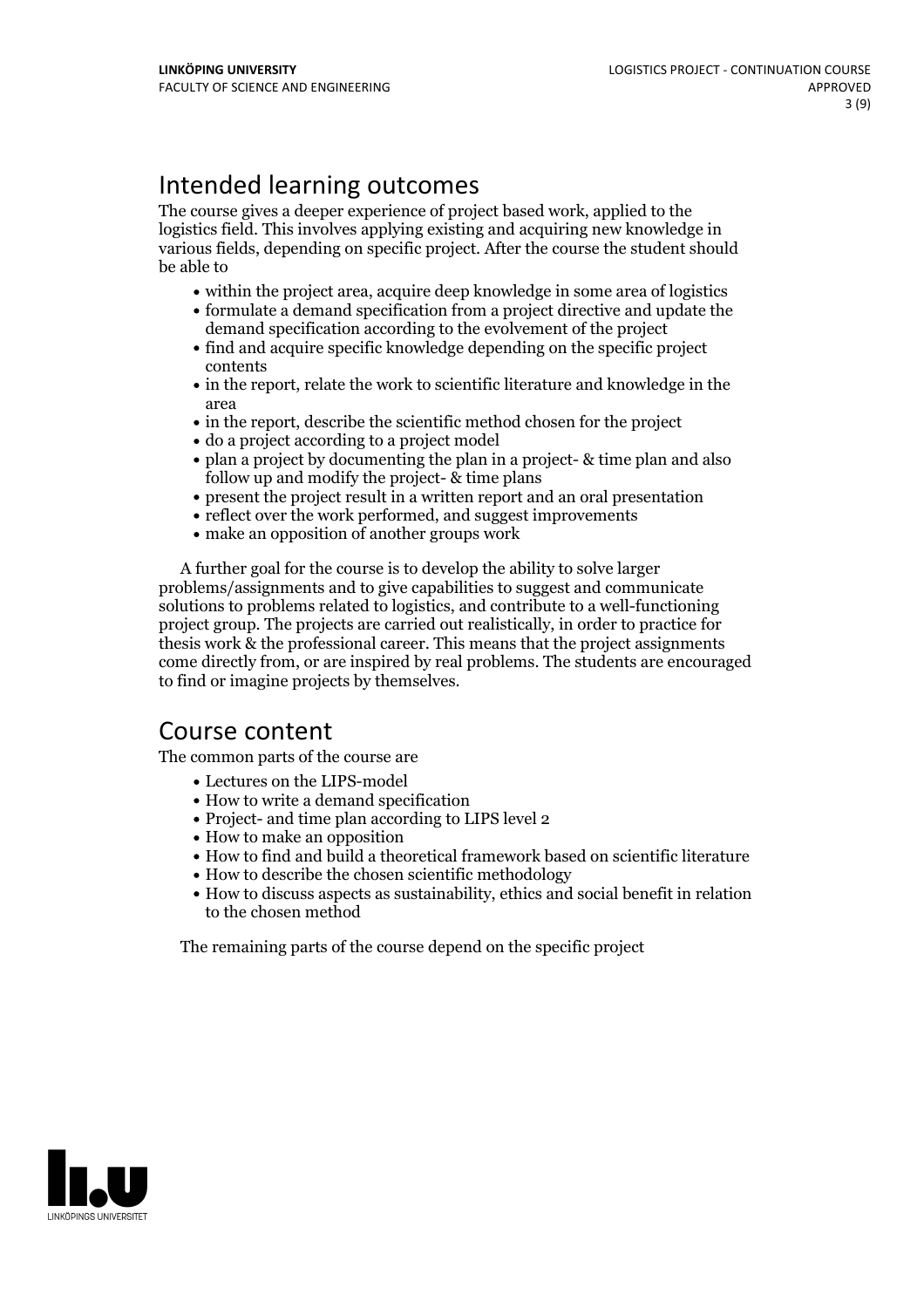# Teaching and working methods

The course has a few initial lectures describing project methodology and related documents, based on the LIPS-model, and final scheduled seminars for presenting the results. Inbetween work is carried out outside of the schedule, with offered supervision. An opposition of another groups work must also be done in the course

The course runs over the entire autumn semester. Students are encouraged to find their own Projects.

# Examination

| PRA <sub>1</sub>                      | Project work | 5.5 credits | U, G |
|---------------------------------------|--------------|-------------|------|
| UPG2                                  | Opposition   | 0.5 credits | U, G |
| Grades are given as 'Fail' or 'Pass'. |              |             |      |

# Grades

Two grade scale, older version, U, G

# Other information

Supplementary courses: Case in logistics, Methodology course before thesis work, Bachelor thesis

### Department

Institutionen för teknik och naturvetenskap

# Director of Studies or equivalent

Erik Bergfeldt

### Examiner

Micael Thunberg

## Education components

Preliminary scheduled hours: 44 h Recommended self-study hours: 116 h

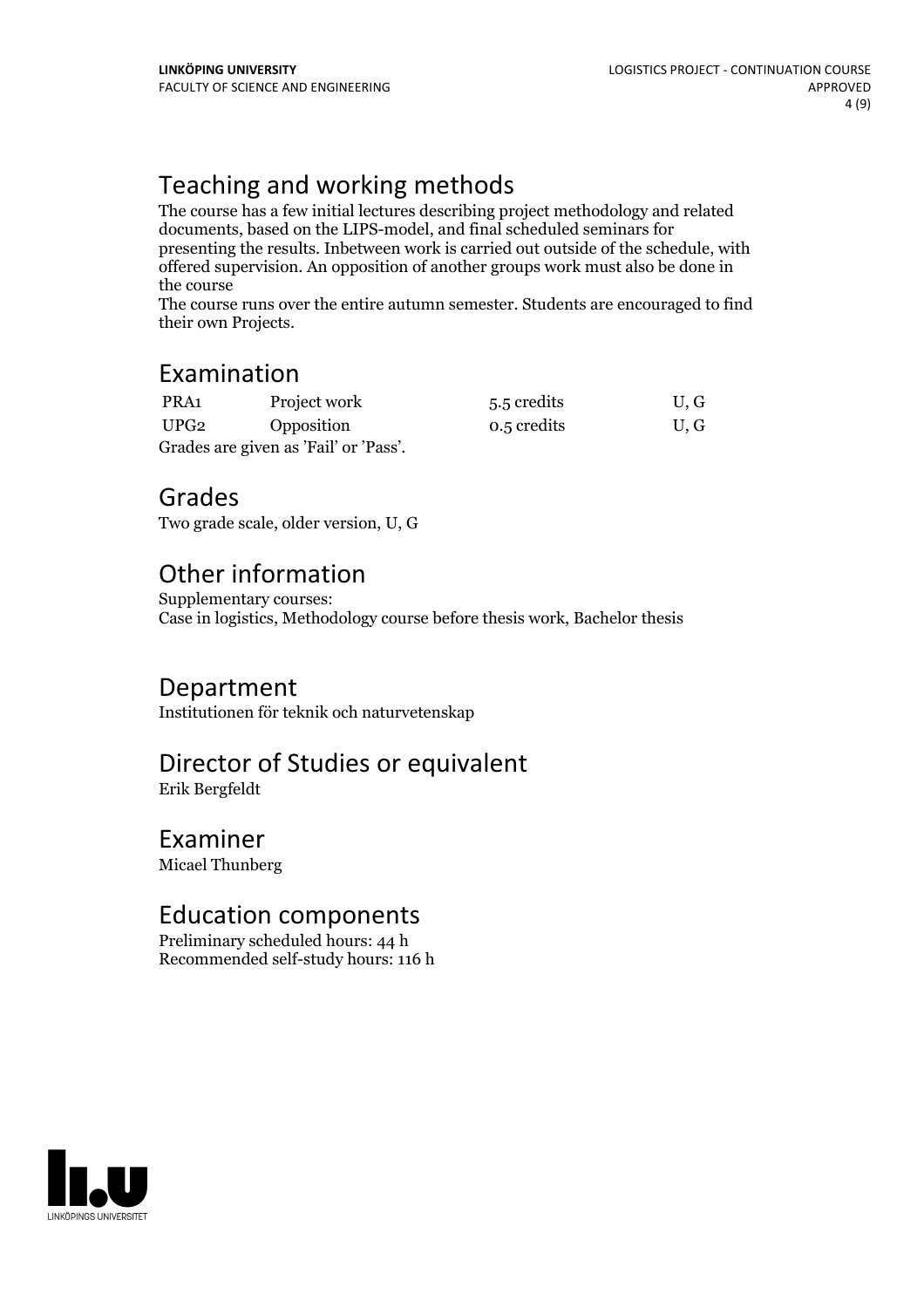# Course literature

### **Books**

Merkel, Magnus, Önnegren, Britta, Andersson, Ulrika, (2011) *Lathund för rapportskrivning. [Elektronisk resurs]* Linköping, Linköpings universitet, 2011 Svensson, Tomas, Krysander, Christian, (2011) *Projektmodellen LIPS* ISBN: 9789144075259 Lund : Studentlitteratur, 2011

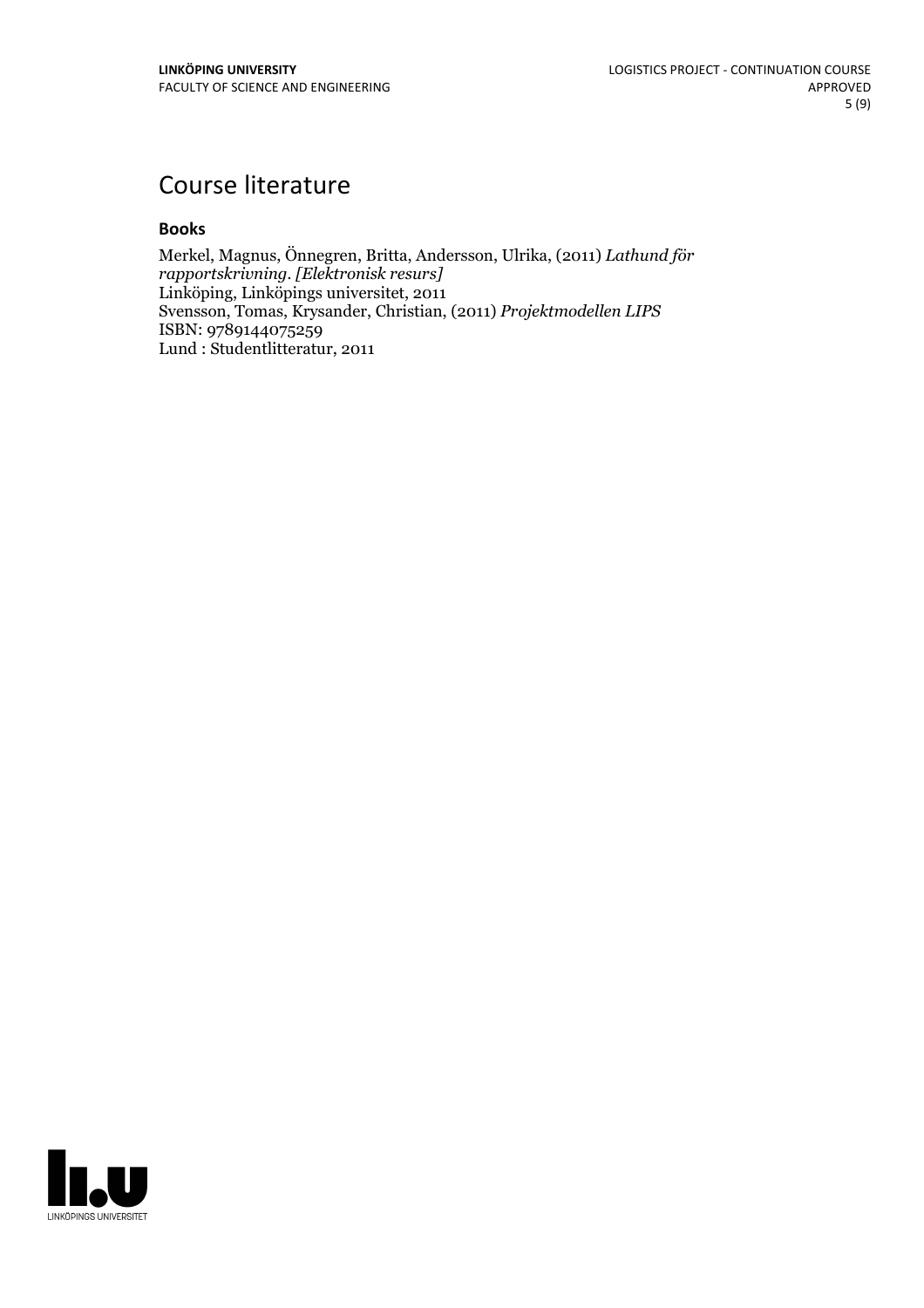# **Common rules**

### **Course syllabus**

A syllabus has been established for each course. The syllabus specifies the aim and contents of the course, and the prior knowledge that a student must have in order to be able to benefit from the course.

### **Timetabling**

Courses are timetabled after a decision has been made for this course concerning its assignment to a timetable module. A central timetable is not drawn up for courses with fewer than five participants. Most project courses do not have a central timetable.

### **Interrupting a course**

The vice-chancellor's decision concerning regulations for registration, deregistration and reporting results (Dnr LiU-2015-01241) states that interruptions in study are to be recorded in Ladok. Thus, all students who do not participate in a course for which they have registered must record the interruption, such that the registration on the course can be removed. Deregistration from <sup>a</sup> course is carried outusing <sup>a</sup> web-based form: www.lith.liu.se/for-studenter/kurskomplettering?l=sv.

### **Cancelled courses**

Courses with few participants (fewer than 10) may be cancelled or organised in a manner that differs from that stated in the course syllabus. The board of studies is to deliberate and decide whether a course is to be cancelled orchanged from the course syllabus.

### **Regulations relatingto examinations and examiners**

Details are given in a decision in the university's rule book: http://styrdokument.liu.se/Regelsamling/VisaBeslut/622678.

### **Forms of examination**

### **Examination**

Written and oral examinations are held at least three times a year: once immediately after the end of the course, once in August, and once (usually) in one of the re-examination periods. Examinations held at other times are to follow a decision of the board of studies.

Principles for examination scheduling for courses that follow the study periods:

courses given in VT1 are examined for the first time in March, with re-

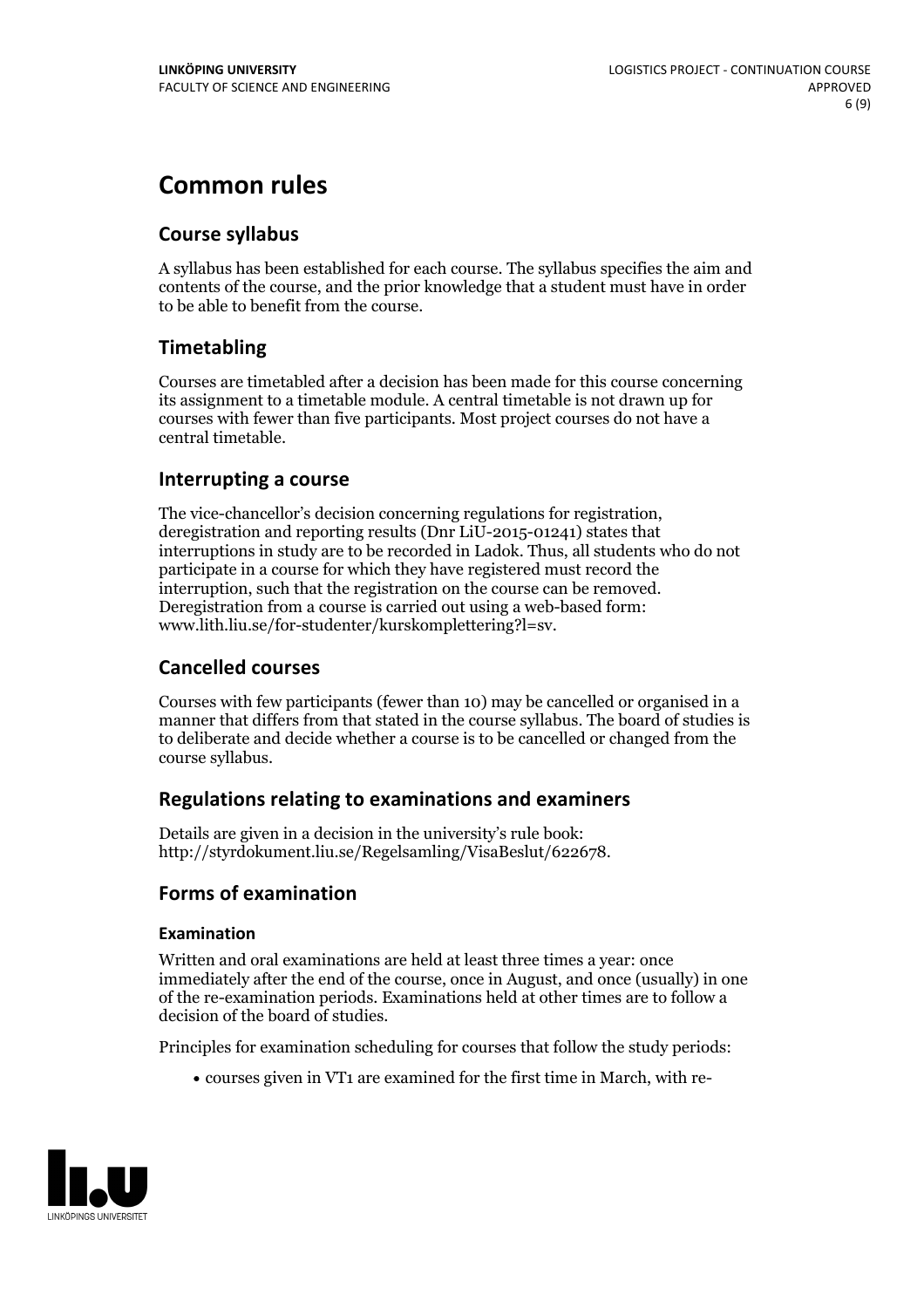examination in June and August

- courses given in VT2 are examined for the first time in May, with re-examination in August and October
- courses given in HT1 are examined for the first time in October, with re-examination in January and August
- courses given in HT2 are examined for the first time in January, with re-examination at Easter and in August.

The examination schedule is based on the structure of timetable modules, but there may be deviations from this, mainly in the case of courses that are studied and examined for several programmes and in lower grades (i.e. 1 and 2).

- Examinations for courses that the board of studies has decided are to be held in alternate years are held only three times during the year in which
- the course is given.<br>• Examinations for courses that are cancelled or rescheduled such that they are not given in one or several years are held three times during the year that immediately follows the course, with examination scheduling that corresponds to the scheduling that was in force before the course was cancelled or rescheduled.<br>• If teaching is no longer given for a course, three examination occurrences
- are held during the immediately subsequent year, while examinations are at the same time held for any replacement course that is given, or alternatively in association with other re-examination opportunities. Furthermore, an examination is held on one further occasion during the next subsequent year, unless the board of studies determines otherwise.<br>• If a course is given during several periods of the year (for programmes, or
- on different occasions for different programmes) the board orboards of studies determine together the scheduling and frequency of re-examination occasions.

### **Registration for examination**

In order to take an examination, a student must register in advance at the Student Portal during the registration period, which opens 30 days before the date of the examination and closes 10 days before it. Candidates are informed of the location of the examination by email, four days in advance. Students who have not registered for an examination run the risk of being refused admittance to the examination, if space is not available.

Symbols used in the examination registration system:

- \*\* denotes that the examination is being given for the penultimate time.
- \* denotes that the examination is being given for the last time.

### **Code of conduct for students during examinations**

Details are given in a decision in the university's rule book: http://styrdokument.liu.se/Regelsamling/VisaBeslut/622682.

### **Retakes for higher grade**

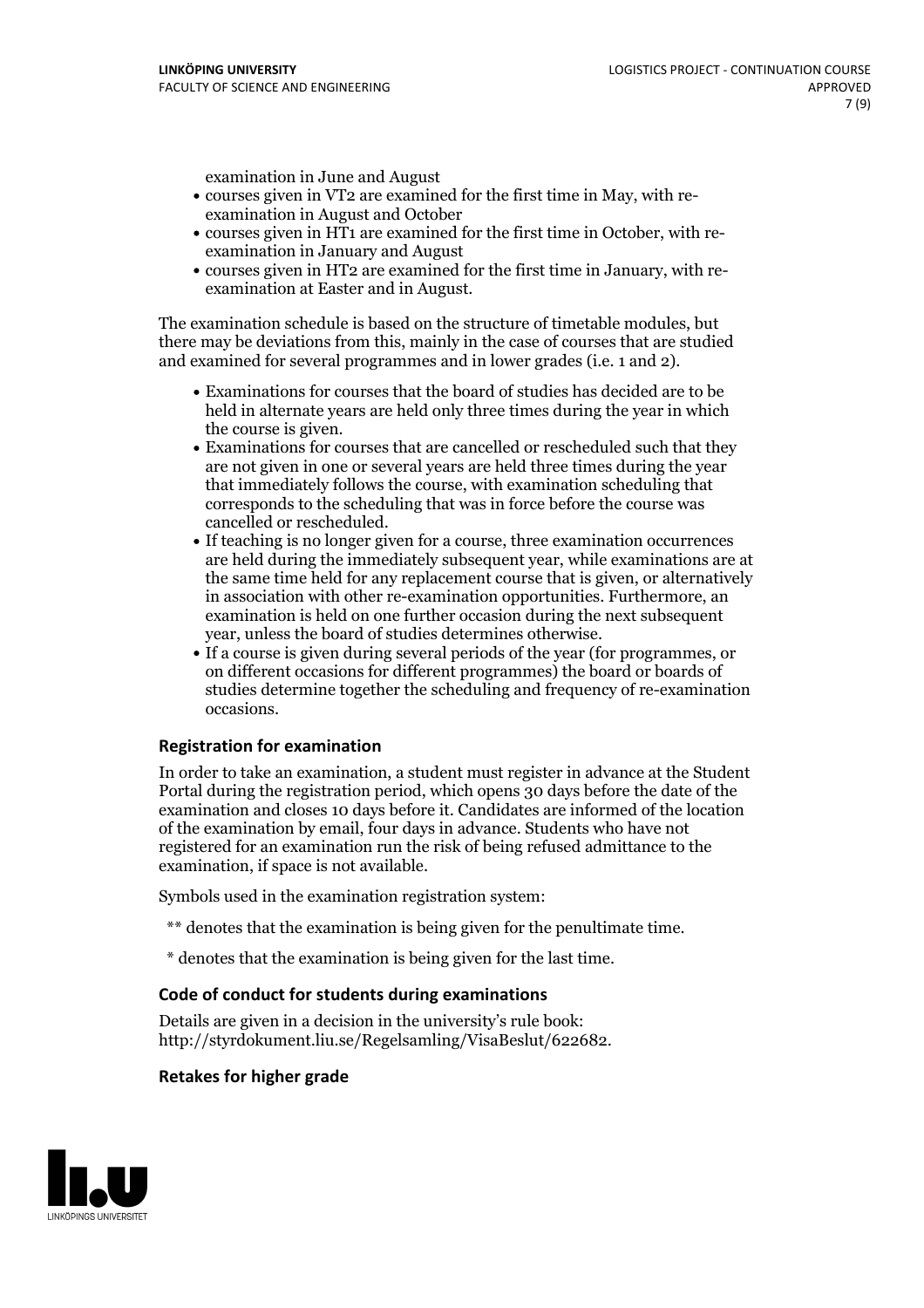Students at the Institute of Technology at LiU have the right to retake written examinations and computer-based examinations in an attempt to achieve a higher grade. This is valid for all examination components with code "TEN" and "DAT". The same right may not be exercised for other examination components, unless otherwise specified in the course syllabus.

### **Retakes of other forms of examination**

Regulations concerning retakes of other forms of examination than written examinations and computer-based examinations are given in the LiU regulations for examinations and examiners, http://styrdokument.liu.se/Regelsamling/VisaBeslut/622678.

### **Plagiarism**

For examinations that involve the writing of reports, in cases in which it can be assumed that the student has had access to other sources (such as during project work, writing essays, etc.), the material submitted must be prepared in accordance with principles for acceptable practice when referring to sources (references or quotations for which the source is specified) when the text, images, ideas, data, etc. of other people are used. It is also to be made clear whether the author has reused his or her own text, images, ideas, data, etc. from previous examinations.

A failure to specify such sources may be regarded as attempted deception during examination.

### **Attempts to cheat**

In the event of <sup>a</sup> suspected attempt by <sup>a</sup> student to cheat during an examination, or when study performance is to be assessed as specified in Chapter <sup>10</sup> of the Higher Education Ordinance, the examiner is to report this to the disciplinary board of the university. Possible consequences for the student are suspension from study and a formal warning. More information is available at https://www.student.liu.se/studenttjanster/lagar-regler-rattigheter?l=sv.

### **Grades**

The grades that are preferably to be used are Fail (U), Pass (3), Pass not without distinction  $(4)$  and Pass with distinction  $(5)$ . Courses under the auspices of the faculty board of the Faculty of Science and Engineering (Institute of Technology) are to be given special attention in this regard.

- 1. Grades U, 3, 4, 5 are to be awarded for courses that have written
- examinations. 2. Grades Fail (U) and Pass (G) may be awarded for courses with <sup>a</sup> large degree of practical components such as laboratory work, project work and group work.

### **Examination components**

- 
- 1. Grades U, 3, 4, <sup>5</sup> are to be awarded for written examinations (TEN). 2. Grades Fail (U) and Pass (G) are to be used for undergraduate projects and other independent work.